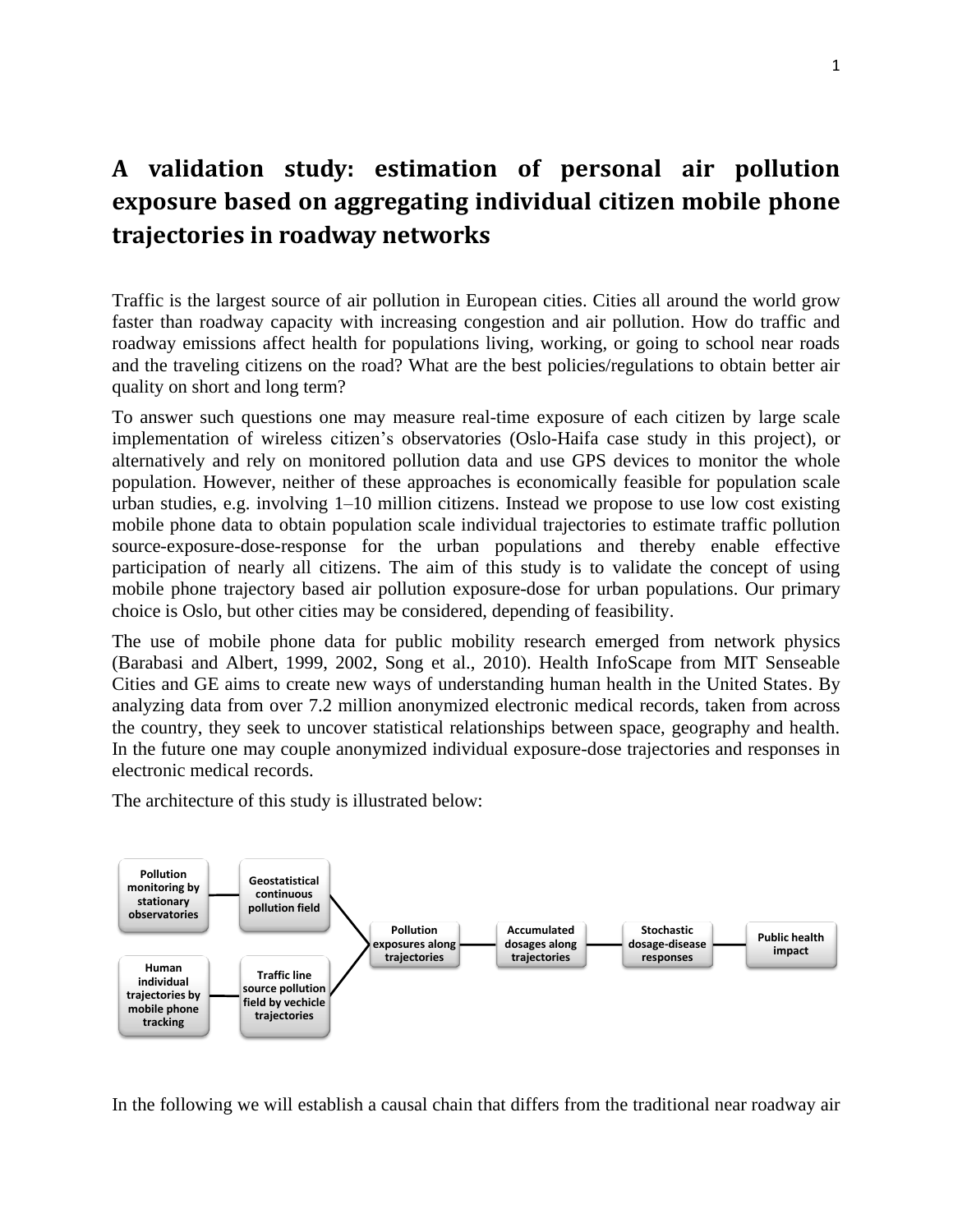pollution research (USA, EPA, [http://www.epa.gov/AMD/HumanHealth/nearRoadway.html\)](http://www.epa.gov/AMD/HumanHealth/nearRoadway.html). We attempt to calculate the real-time traffic pollution from the trajectories of individual vehicles of different pollution type. If feasible, vehicle identification is done as follows: 1) identify public transportation by routes and stopping pattern; 2) identify trucks by long range driving pattern, and 3) identify commuters by their repetitive driving patterns between suburb and city. Unidentified vehicle types may stochastically draw a vehicle type from a known vehicle distribution of city/country.

OSPM (Operational Street Pollution Model) (Berkowicz 2000) or a fast analytic Gaussian plume line source solution (Emad *et al.*, 2010) will be used to estimate the traffic air quality level. Both models require input data on traffic for the individual street in question, street configuration data, emission factors, urban background concentration data and meteorological data. An air emission factor is assigned for each vehicle and pollutant type, including emission factor for idle engine to calculate traffic jam emission. The average vehicle speed in a road segment is needed for calculating emission rate, and it is readily calculated from trajectory data,  $(\Delta x, \Delta y, \Delta t)$ , and terrain,  $\Delta z$ . Based on this, we think a real-time pollution field can be estimated by trajectory data.

To support collection of human individual trajectories, a system will be developed for tracking people by their mobile phone. Accurate mobile phone algorithms have been developed (Thiragarajan, 2011) and companies providing mobile phone based vehicle trajectory services will be contacted: [ITIS Holdings,](http://www.itisholdings.com/) [Cellint,](http://www.cellint.com/) [Airsage](http://www.airsage.com/domains/airsage_com/data/free_docs/GeoStatsReport_2009-04-20_FINAL.pdf) and [Intelligent Mechatronic Systems Inc](http://www.intellimec.com/) (IMS) powered by [Urban Informatics Corporation](http://www.uinformatics.com/) (UIC) (UIC provides a [real-time demo](http://uicdemo.intellimec.com/)  [showing the traffic situation in Toronto\)](http://uicdemo.intellimec.com/). Mobile phone service providers, such as Telenor in Norway, will also be contacted.

Exposure is readily collected along citizen's trajectories on the roadway network. Stationary locations such as home, kindergarten, school and work can be identified and accounted for separately. The disease response can be stochastically estimated by the estimated dose. One expected outcome of more detailed information is that the roadway network pollution source field is likely to be more heterogeneous in space and time than believed today. Particulary exposed groups of individuals with a common exposure trajectories may be identified. If the pollution field is more heterogeneous, these groups may have several times higher exposure than average. New knowledge on the individual based causal chain will eventually lead to new models to calcualte impact of air pollution on public health.

Privacy issues are important, so we may need to distinguish between large anonymized population scale data and citizens that receive personalized pollution exposure trajectories (Gianotti and Pedreschi, 2010). Aggregating all individual responses we will establishe a system to predict the impact of traffic air pollution on public health. Based on this system we may simulate effects of mitigating actions to reduce air pollution. We believe that individual trajectory based systems have a huge global potential due to: low cost, effortless individual participation, scalability to the global population of mobile phone users, new network-based public health research and environmental knowledge based business opportnities. It may open a new paradigm of understanding and optimizing urban dynamics and new perspectives in public health research.